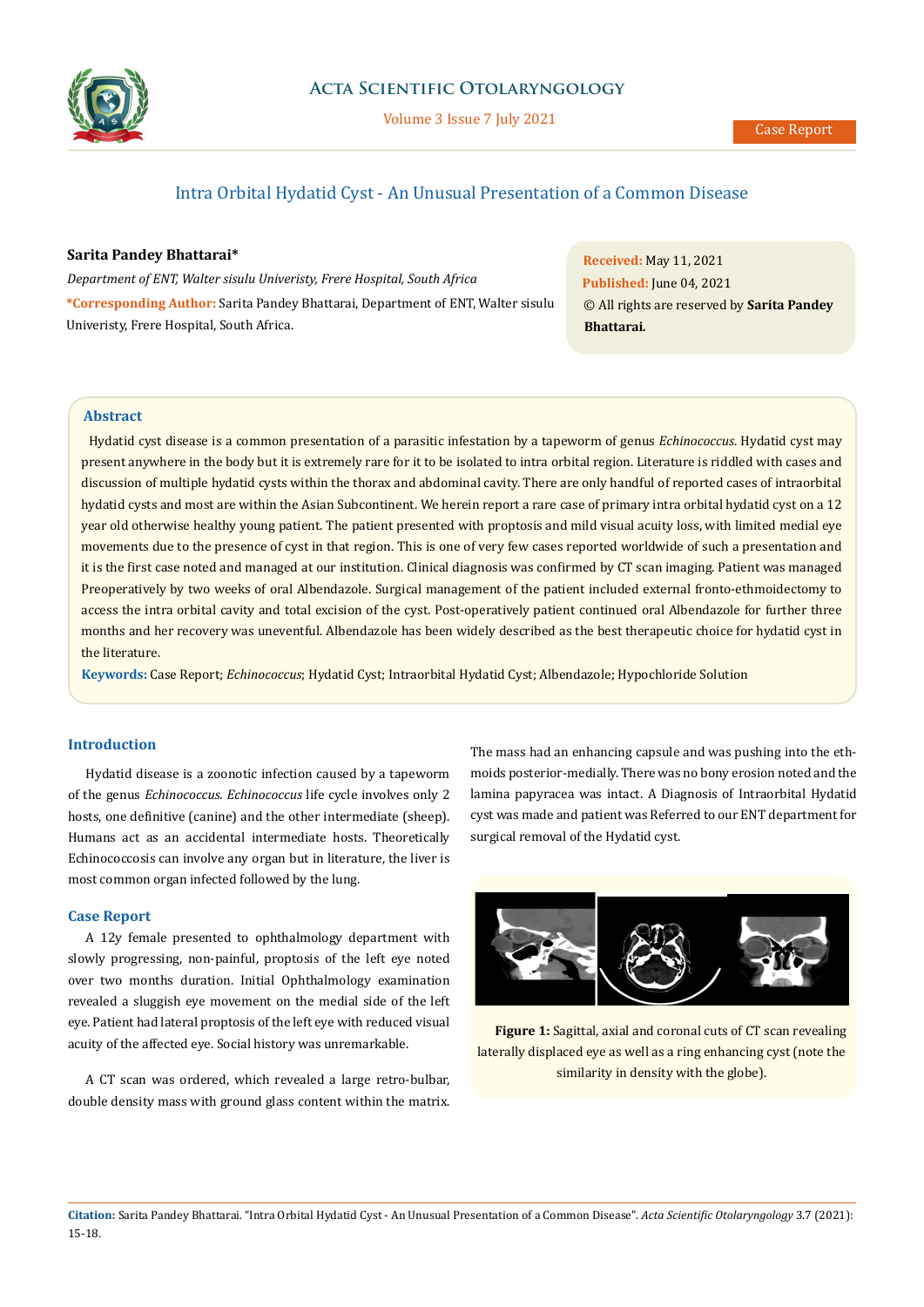#### **ENT management**

ENT examination was as above notable clinical finding importance of patient from ENT perspective was that no nasal mass or nasal discharge on presentation. Further examination of CT scan showed clear sinuses. The retrobulbar cystic mass appeared to be along the postero-medial aspect of the orbit, causing infero-lateral displacement of the globe. The mass was clearly noted to be behind the medial rectus and encroaching on the posterior ethmoid sinuses. Lamina papyracea was of normal thickness and was intact.

Based on CT scan findings a clinical diagnosis of intraorbital hydatid cyst was made.

Patient received initial treatment of oral albendazole (anti helminthic) 400 mg twice daily for 2 weeks leading to surgery.

**Surgical management:** A Left external fronto-ethmoidectomy approach was used to expose and excise the relatively large hydatid cyst encapsulated within the orbital cavity. The cyst unfortunately burst during the dissection but its egg shell like white capsule (germinal layer) was removed in its entirety and prolonged washout of the operative site with sodium hypochlorite (Milton Solution) was done to prevent seeding. An irrigation drain was placed at the site before closure.



**Figure 2:** External approach revealing the cyst before enucleation (The second picture depicts the germinal layer of the hydatid cyst).

Patient received daily saline irrigation via the drain placed in the operative area. The drain and sutures were removed on day 5. Patient was discharged home on day 7 post operation period. She was further placed on oral Albendazole for 3 months post discharge in accordance to hydatid cyst treatment protocols.

Histological confirmation of a hydatid cyst was obtained from

Numerous fragments of laminated cyst wall. Focal regions demonstrates a germinative layer (endocyst) with accompanying degenerate scolices. Refractile hooklets are noted within the scolices. Surrounding fibrous host tissue is not present.

Pathological DX = orbital, excision hydatid cyst.

There has been no recorded recurrence of the disease clinically and radiologically (CT PNS and orbit) at two years. Her pyroptotic left eye has returned to its socket and the eye movement as well as the visual acuity has normalised.

#### **Discussion**

Hydatid disease is a parasitic infestation by a tapeworm of genus *Echinococcus*. In humans symptoms are caused by the larval cestodes of tapeworms  $[1,3]$ . Humans are accidental intermediary hosts and are infected Via the faeco-oral spread, particularly when in contact with dogs that are infected with *Echinococcus* and shed tapeworm eggs in their faeces  $[1,4]$ . Hydatid cyst commonly affects the liver in 60 -70% of cases. Lung infections contribute to around 25% of cases [6]. Primary Hydatid cyst of the orbit is extremely rare and only a handful of cases have been reported in literature mainly around the Asian Subcontinent [2].



**Figure** 

NHLS pathology lab of the specimen sent as follows.

**Citation:** Sarita Pandey Bhattarai*.* "Intra Orbital Hydatid Cyst - An Unusual Presentation of a Common Disease". *Acta Scientific Otolaryngology* 3.7 (2021): 15-18.

16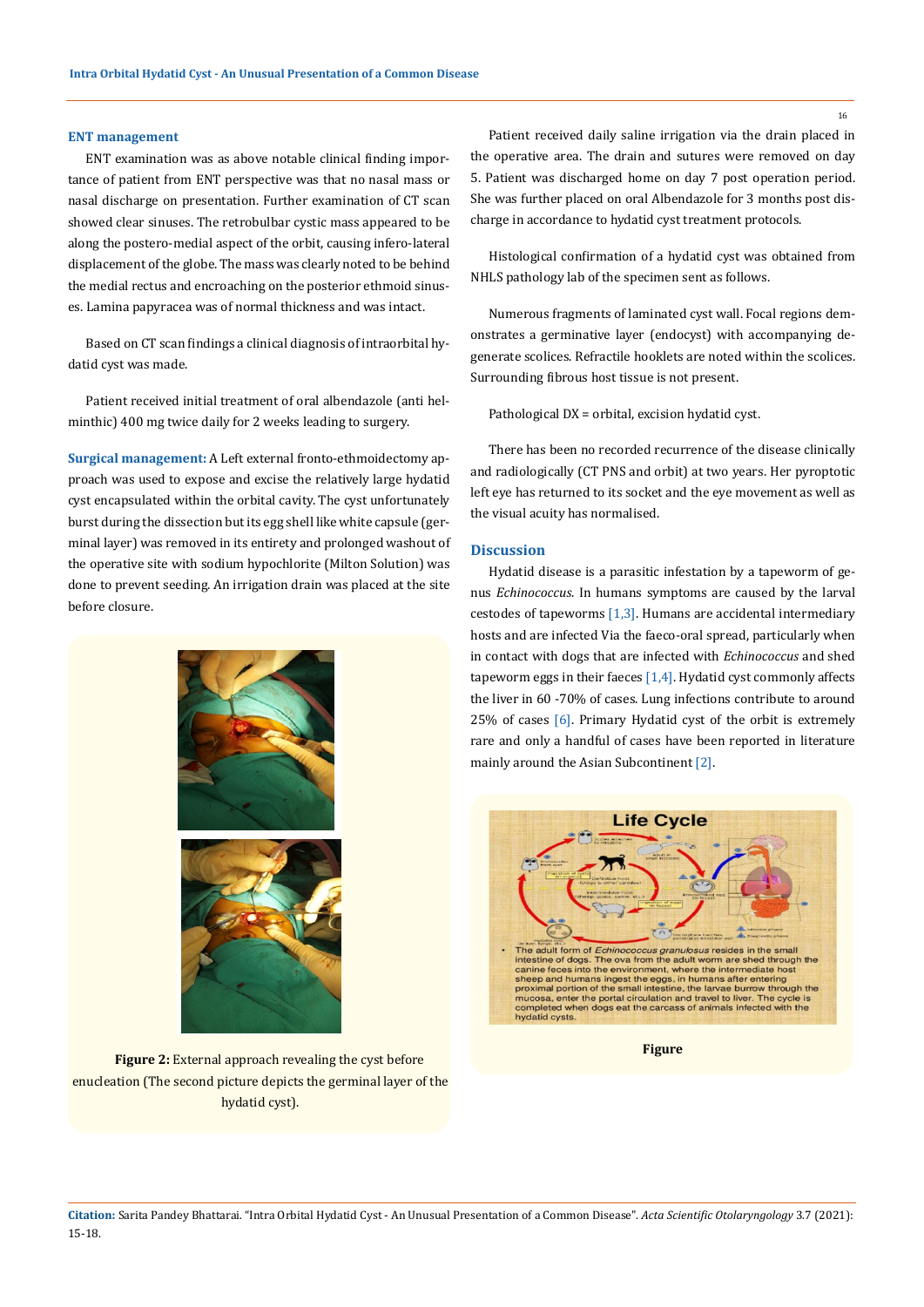There are four known species of *Echinococcus* that can cause disease, three of which are of medical importance in humans [1].

*Echinococcus granulosus,* is the most common strain and causes cystic echinococcosis.

*Echinococcus multilocularis,* causes alveolar *Echinococcus*. It is rare but is the most virulent-*Echinococcus vogeli* is the rarest species.

Southern parts of Africa is considered intensive endemic area for hydatid cysts because of the population of the two hosts, sheep and dog.

Clinical signs and symptoms of cystic *E. granulosus* varies as it slowly enlarges. Visceral *E. granulosus* can present with an abdominal mass or pain due to pressure effects of enlarging cysts. Morbidity from this disease is secondary to free rupture of the cyst (with or without anaphylaxis), infection or dysfunction of the affected organ.

The disease is rarely diagnosed during childhood or adolescence unless there is a rupture of the cyst and anaphylaxis sequelae that follow a ruptured cyst. Presentation to hospital is earlier if the brain or eye is involved, due to the limited space within the bony cavity of the cranium and the orbit.

Diagnosis is often made clinically in conjunction with CT scan imaging. Ultrasound imaging is not of much value in diagnosis of intraorbital hydatid cysts [2]. Blood work may reveal some eosinophilia but this is not diagnostic of this particular form of disease.

Treatment of the intraorbital hydatidosis requires both medical and surgical management. Medical management with oral Albendazole aims to reduce cyst size prior to surgery as well as sterilise cysts in case of accidental spillage of cyst contents [5-7]. The use of Albendazole in the therapy of pre- and post- operative, intraorbital hydatid cyst is not well documented as compared to visceral hydatid organ involvement. We, however opted to treat in accordance to visceral hydatid organ involvement, which recommends Oral dose of Albendazole of 400 Mg 12 hourly, two weeks prior to surgery. We opted to treat post operatively for three months due to the rupture of the germinal layer during the intraoperative period. Recommended guidelines are up to 6 months postoperatively [5].

Surgical management aims to eradicate Hydatid cysts with complete excision of the cyst [6]. Intraoperative irrigation with a hypertonic or sclerosing agent such as Miltons solution will assist in eradicating any local spread and seeding  $[6]$ . Medical treatment with anthelmintic agent such as Albendazole for a prolonged period post operatively will ensure that any residual or subclinical systemic disease is eradicated.

Due to rarity of this particular presentation of the disease, a good degree of suspicion is required to make the diagnosis. A positive history of living in endemic area with exposure to contaminated food or water by definitive hosts will ensure that correct diagnosis is made.

### **Conclusion**

Hydatid cyst of the orbit is a rare occurrence even in intensely endemic areas [2]. A high degree of suspicion must be present in addition to the positive history of living in endemic areas where the two definitive hosts of the Echinococci live freely. Once diagnosed, treatment consists of both medical and surgical management. Medical management aims to reduce the size of cysts preoperatively and to ensure eradication of systemic residual helminths post operatively. Surgical management aims to eradicate the cyst that is causing the clinical presentation. For cysts that present in small but bony cavities, our departments treatment of choice is Surgical excision of the cyst followed by irrigation of the affected area and a prolonged course oral Albendazole.

Prevention is of utmost importance and can be implemented by education. Education needs to include that of proper hygiene, adequate cleansing and avoidance of eating raw contaminated food where the hosts roam freely.

We also second the recommendation that pet dogs in endemic areas be treated with praziquantel [1] periodically.

#### **Acknowledgement**

Dr Claudio Favara.

#### **Disclosure**

No personal or Financial Gain for the author from this presentation. This case was submitted and accepted as a poster presentation to the South African ENT society's Annual conference in Port Elizabeth, South Africa.

#### **Consent**

Informed consent was obtained in writing from both the patient and her parents. Family agreed to this case being pictured and potentially discussed at Various ENT meetings and conferences. No incentives offered to the patient and family for the informed consent.

17